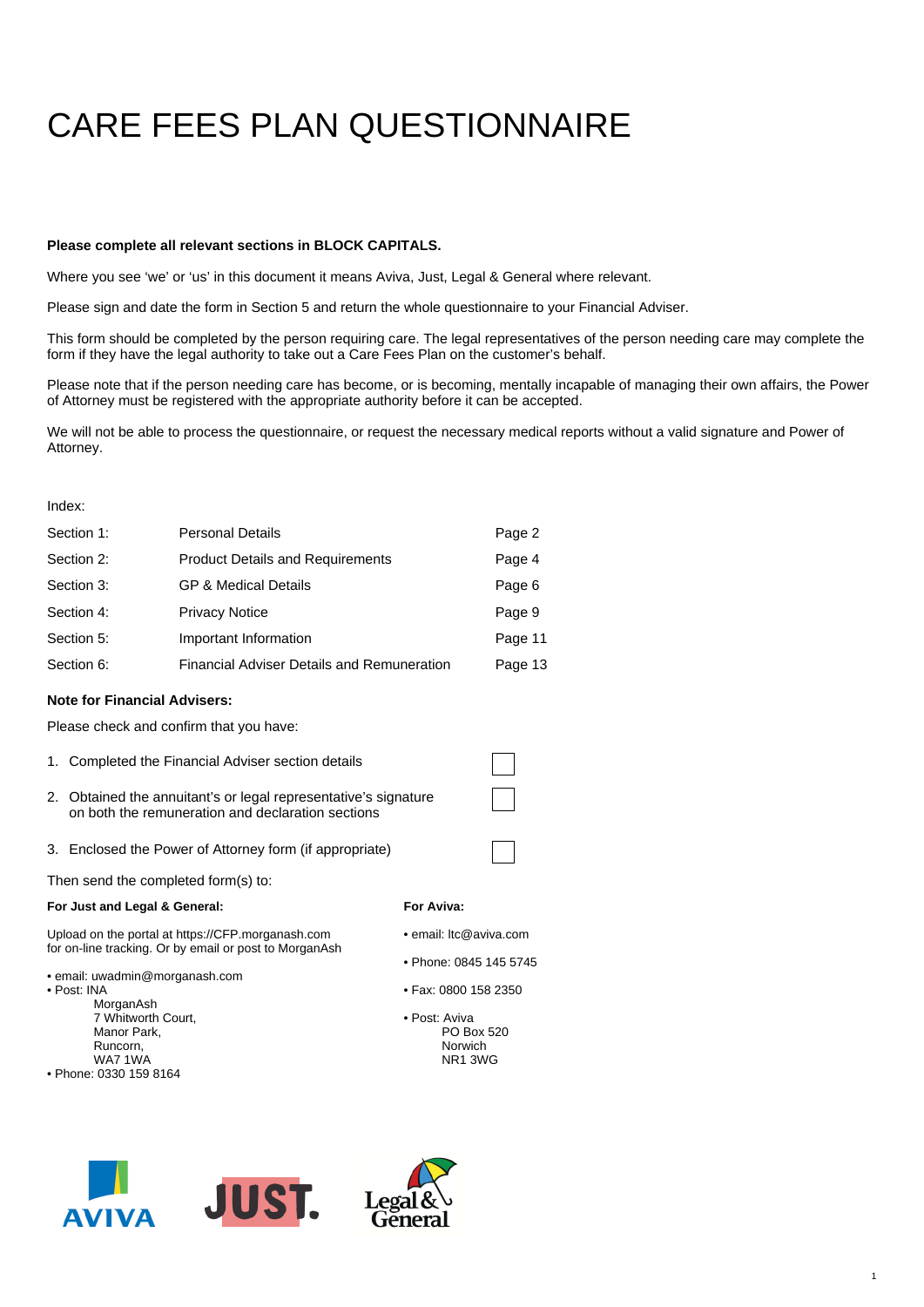### Section 1: Personal details

### **1.1. Details of the person needing care (the annuitant)**

| Title                                                                                                                                          |                                        |        |
|------------------------------------------------------------------------------------------------------------------------------------------------|----------------------------------------|--------|
| Surname                                                                                                                                        |                                        |        |
| Forenames                                                                                                                                      |                                        |        |
| Gender                                                                                                                                         | Male                                   | Female |
| Date of Birth                                                                                                                                  | Y Y Y Y<br>$M \mid M$<br>D   D         |        |
| <b>Marital Status</b>                                                                                                                          |                                        |        |
| <b>1.2 Care Details</b>                                                                                                                        |                                        |        |
| Please confirm where the care is being provided / expected to be provided:                                                                     |                                        |        |
| A Care Home (with nursing care)                                                                                                                | Hospital                               |        |
| A Care Home (with no nursing care)                                                                                                             | Your own home                          |        |
| A PWD (Person with Dementia) Home                                                                                                              | Other (please provide details)         |        |
| If the care is expected to be provided in a Care Home,<br>please confrm the date you entered the Care Home /<br>expect to enter the Care Home: | Y Y Y Y<br>$M \mid M$<br>D   D         |        |
| If you have care at home, please confirm the date when<br>you first started receiving care from a Registered Care<br>Provider:                 | $Y   Y   Y   Y$<br>D   D<br>$M \mid M$ |        |
| Please confirm where the care is being provided / expected to be provided or home address if not yet known:                                    |                                        |        |
| Address                                                                                                                                        |                                        |        |
|                                                                                                                                                |                                        |        |
|                                                                                                                                                |                                        |        |
| Postcode                                                                                                                                       |                                        |        |
| Telephone Number (including code)                                                                                                              |                                        |        |
| Fax number (if available)                                                                                                                      |                                        |        |
| Email address (if available)                                                                                                                   |                                        |        |
| <b>Contact Name</b>                                                                                                                            |                                        |        |
| If you are receiving care in your own home, please provide full details of the carer and/or agency details                                     |                                        |        |
| Address (if different from above)                                                                                                              |                                        |        |
|                                                                                                                                                |                                        |        |
|                                                                                                                                                |                                        |        |
| Postcode                                                                                                                                       |                                        |        |
| Telephone Number (including code)                                                                                                              |                                        |        |
| Fax number (if available)                                                                                                                      |                                        |        |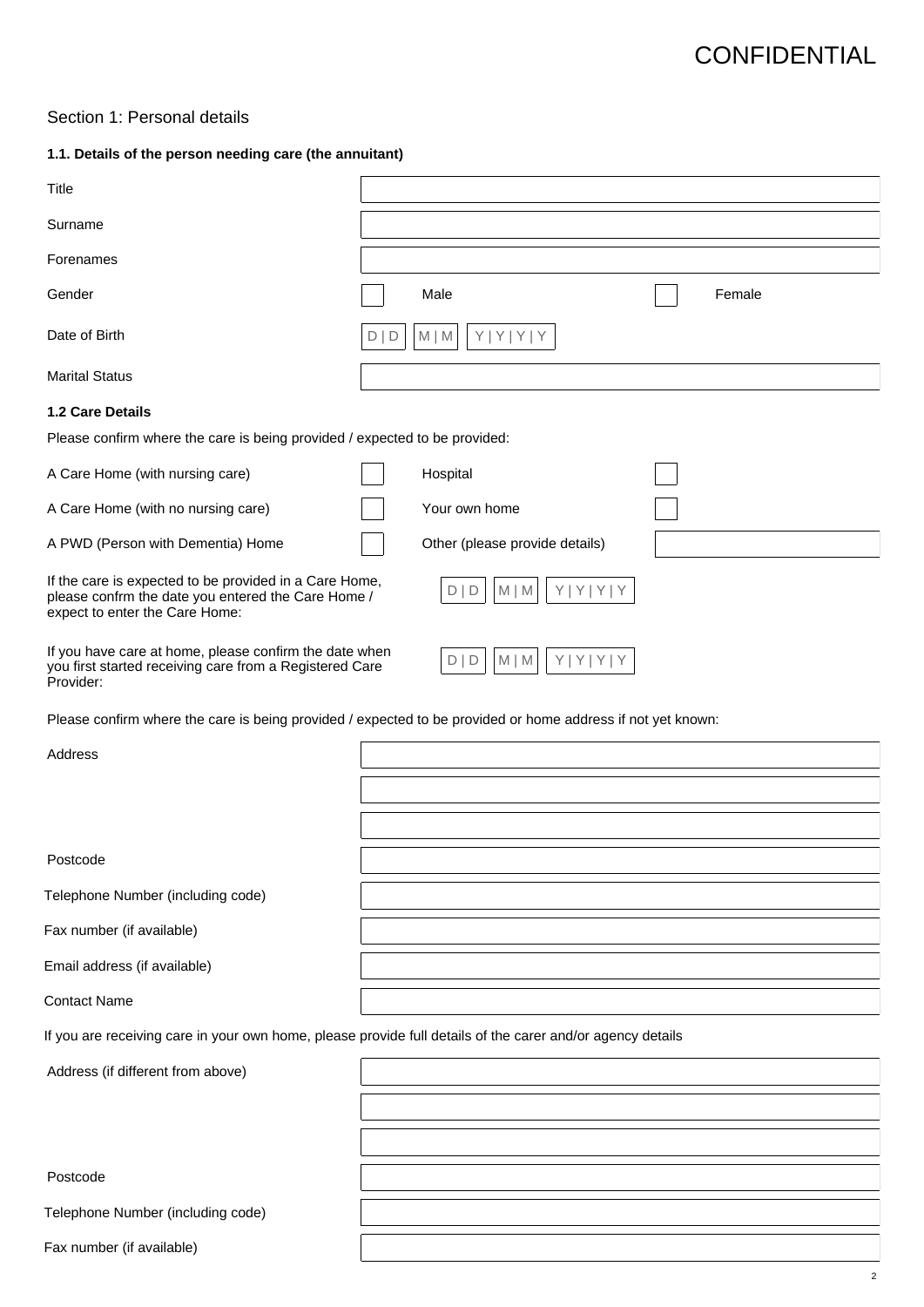| Email address (if available)                                    |                    |          |           |
|-----------------------------------------------------------------|--------------------|----------|-----------|
| Contact Name                                                    |                    |          |           |
| Is care currently being provided by a friend or family member?  |                    | Yes      | No        |
| Please confirm the current (or expected) level of fees payable: |                    |          |           |
| £                                                               | per calendar month | 4 weekly | per annum |

#### **1.3 Details of the legal representative, if applicable**

(Please complete this section only if you are acting in a legal capacity for the person requiring care – i.e. a valid Power of Attorney is in place.)

If you are funding the care of the annuitant, but are not their legal representative, please do not complete this form and discuss this further with your Financial Adviser.

This form should only be completed by the person requiring care or the legal representatives of the person needing care, if they have the legal authority to take out a Care Fees Plan on their behalf. Please note that if the person needing care has become, or is becoming, mentally incapable of managing their own affairs, the Power of Attorney must be registered with the appropriate authority before it can be used as authority to act.

**Please enclose a copy of the Power of Attorney with this application.** A properly certified copy of the document or the original must be provided. Please do not send any birth or marriage certificates with this questionnaire.

Subject to medical evidence the insurance provider reserves the right to request that a Power of Attorney is appointed to act on behalf of the annuitant and/or that any existing Power of Attorney is registered.

| Title                                                                    |      |        |
|--------------------------------------------------------------------------|------|--------|
| Surname                                                                  |      |        |
| Forenames                                                                |      |        |
| Gender                                                                   | Male | Female |
| Address                                                                  |      |        |
|                                                                          |      |        |
|                                                                          |      |        |
| Postcode                                                                 |      |        |
| Telephone Number (including code)                                        |      |        |
| Are you acting as Attorney?                                              | Yes  | No     |
| Are you acting as court appointed deputy for<br>the Court of Protection? | Yes  | No     |

**Please Note:** If you are acting on behalf of the care recipient we will not be able to process this application unless a copy of the Power of Attorney document is provided.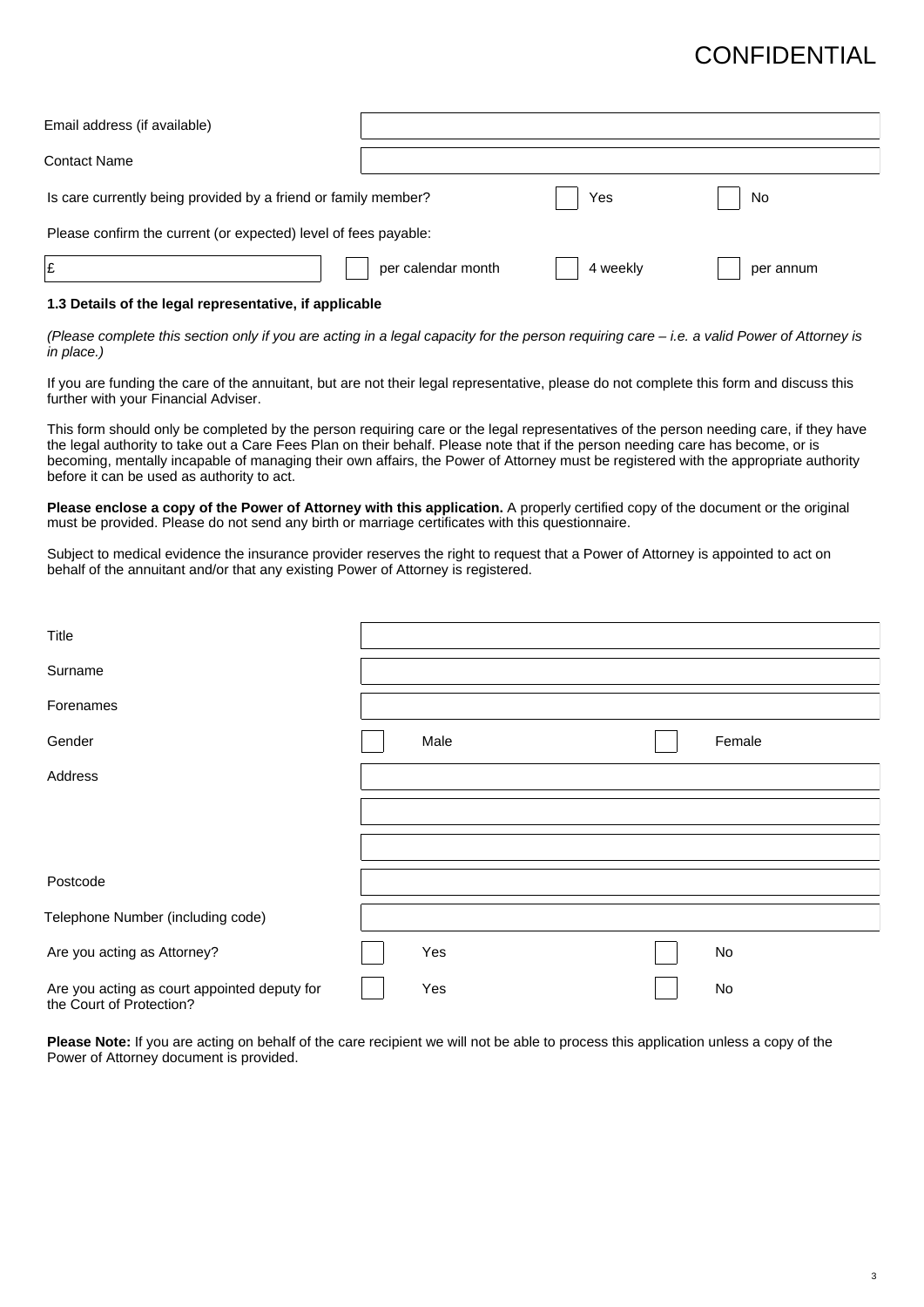4

### Section 2: Product Details & Requirements

#### **2.1. Insurance Provider Choice**

Please indicate which insurance providers you require Care Fees Plan terms from.

| Aviva           |  |
|-----------------|--|
| Just            |  |
| Legal & General |  |

#### **2.2. Payment Options**

Please indicate which benefits you would like terms to be provided on.

Please note that not all insurance providers are able to offer capital protection, guaranteed payment periods and payment options on the same basis. Therefore, please ensure you check details within each provider's Key Features for full information on the benefits available.

Please also note that all providers make payments from their plans in advance.

Please confirm the:

| a) Amount of benefit required by the care recipient |    | Ι£                                                     |  |  |  |  |  |  |
|-----------------------------------------------------|----|--------------------------------------------------------|--|--|--|--|--|--|
|                                                     |    | per calendar month<br>4 weekly<br>per annum            |  |  |  |  |  |  |
|                                                     |    | (4 weekly is available with Just only)                 |  |  |  |  |  |  |
| <b>OR</b>                                           |    |                                                        |  |  |  |  |  |  |
| b) Amount of single premium                         | Ι£ |                                                        |  |  |  |  |  |  |
| c) Escalation of benefits                           |    |                                                        |  |  |  |  |  |  |
| Nil                                                 |    |                                                        |  |  |  |  |  |  |
| <b>RPI</b>                                          |    |                                                        |  |  |  |  |  |  |
| $RPI + 2%$                                          |    | (available with Aviva only)                            |  |  |  |  |  |  |
| %<br>Fixed Rate - please state percentage* %        |    |                                                        |  |  |  |  |  |  |
|                                                     |    | (a maximum of 8% applies for Just and Legal & General) |  |  |  |  |  |  |
|                                                     |    | (a minimum of 3% and a maximum of 10% apply for Aviva) |  |  |  |  |  |  |

\*Please state a whole number. Aviva, Just and Legal & General will round up to the next whole number if decimal places are requested.

Increases are normally applied on the anniversary of the contract although, for Aviva and Just, you can choose the month in which the annual escalation would apply.

If you would like the escalation to be applied on a specific date, please confirm the month this should be applied: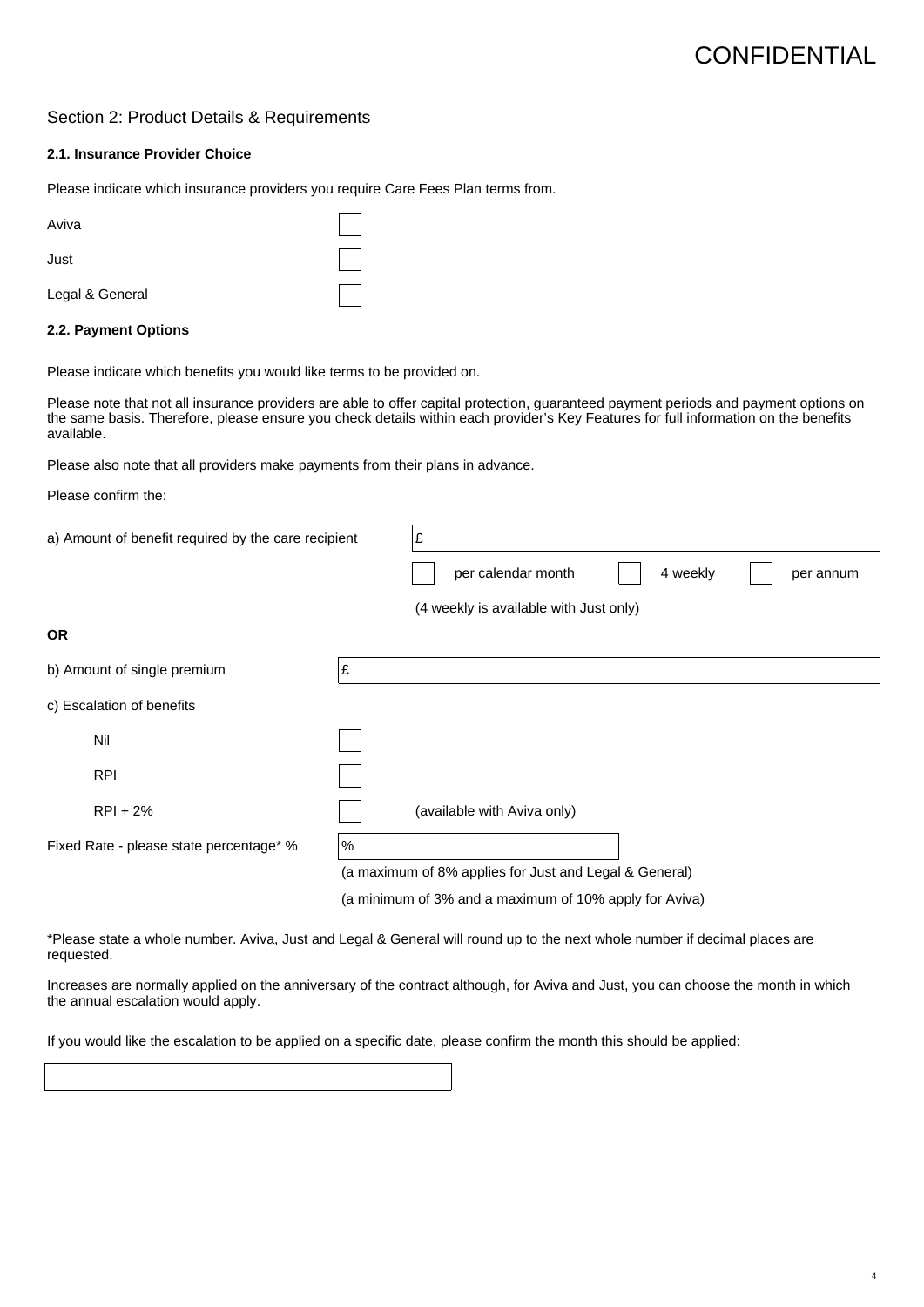| d) Deferred Period (please tick the relevant<br>box if you would like payments to be<br>None<br>2 years<br>3 years<br>4 years<br>5 years<br>1 year<br>deferred for a specifed period)                      |
|------------------------------------------------------------------------------------------------------------------------------------------------------------------------------------------------------------|
| Deferred periods are only available with Aviva and Just.                                                                                                                                                   |
| e) Death Benefts                                                                                                                                                                                           |
| Please indicate whether you would like terms to be provided with the following death benefts                                                                                                               |
| Please note that:<br>All Just and Legal & General plans automatically include 6 months' premium protection of 100% protection in month 1, 50%<br>protection in months 2-3 and 25% protection in months 4-6 |
| All Aviva plans automatically include 1 months premium protection at 100%                                                                                                                                  |
| Please refer to each provider's Key Features Document for full information.                                                                                                                                |
| Would you like a quote with no death benefts included:<br>Yes<br>No                                                                                                                                        |
| Short Term Premium / Capital Protection                                                                                                                                                                    |
| This option is only available from Aviva                                                                                                                                                                   |
| If you select 4-6 months cover, you must also select 1-3 months cover                                                                                                                                      |
| The 4-6 months cover must not be greater than the 1-3 months cover                                                                                                                                         |
| 1-3 month's cover:<br>50%<br>75%<br>25%                                                                                                                                                                    |
| 50%<br>75%<br>4-6 month's cover:<br>25%                                                                                                                                                                    |
| Long Term Premium / Capital Protection (Decreasing Term Assurance)                                                                                                                                         |
| This option is available from all providers                                                                                                                                                                |
| Please select the % of the total premium to be protected                                                                                                                                                   |
| 25%<br>50%<br>75%                                                                                                                                                                                          |
| %<br>Other (1-75%) (Only available with Aviva and Just)                                                                                                                                                    |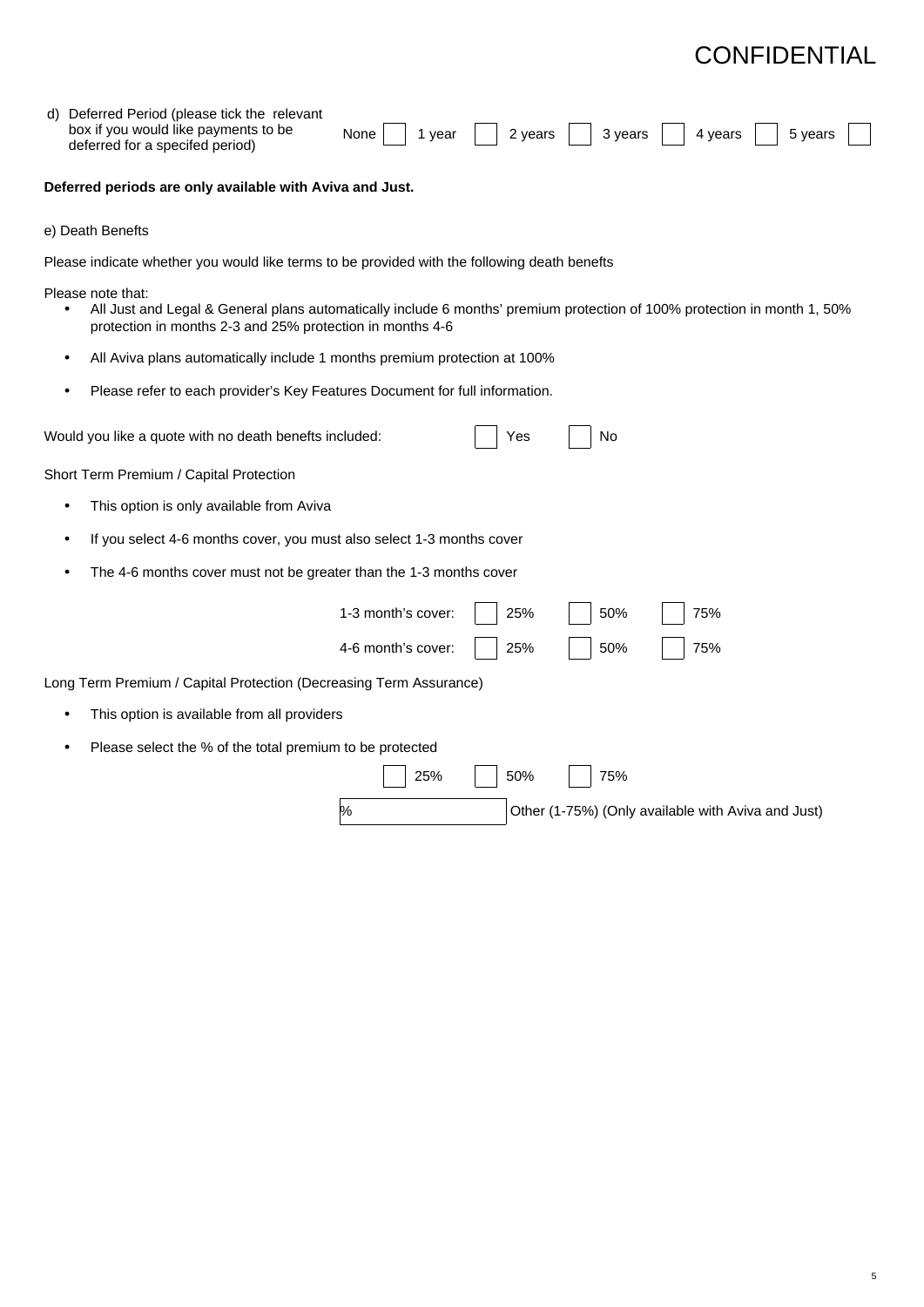### Section 3: GP & Medical Details

#### **3.1. General Practitioner's (GP) Details**

Your GP's details are required to obtain a medical report. The insurance providers may also require a Care Home Manager's Report or other further details from the care provider.

Please provide the name and full postal address of the GP who holds the medical records of the person needing care:

| GP's name                                                                    |       |        |
|------------------------------------------------------------------------------|-------|--------|
| Address                                                                      |       |        |
|                                                                              |       |        |
|                                                                              |       |        |
| Postcode                                                                     |       |        |
| Telephone Number (including code)                                            |       |        |
| Fax number (if available)                                                    |       |        |
| Email address (if available)                                                 |       |        |
| How long have you (the person needing care)<br>been registered with this GP? | Years | Months |
|                                                                              |       |        |

If you have been registered with your GP for less than six months or you are expecting to change your GP, please provide the name and full postal address of the previous or new GP.

| GP's name                         |             |           |        |
|-----------------------------------|-------------|-----------|--------|
|                                   | Previous GP | <b>OR</b> | New GP |
| Address                           |             |           |        |
|                                   |             |           |        |
|                                   |             |           |        |
| Postcode                          |             |           |        |
| Telephone Number (including code) |             |           |        |
| Fax number (if available)         |             |           |        |
| Email address (if available)      |             |           |        |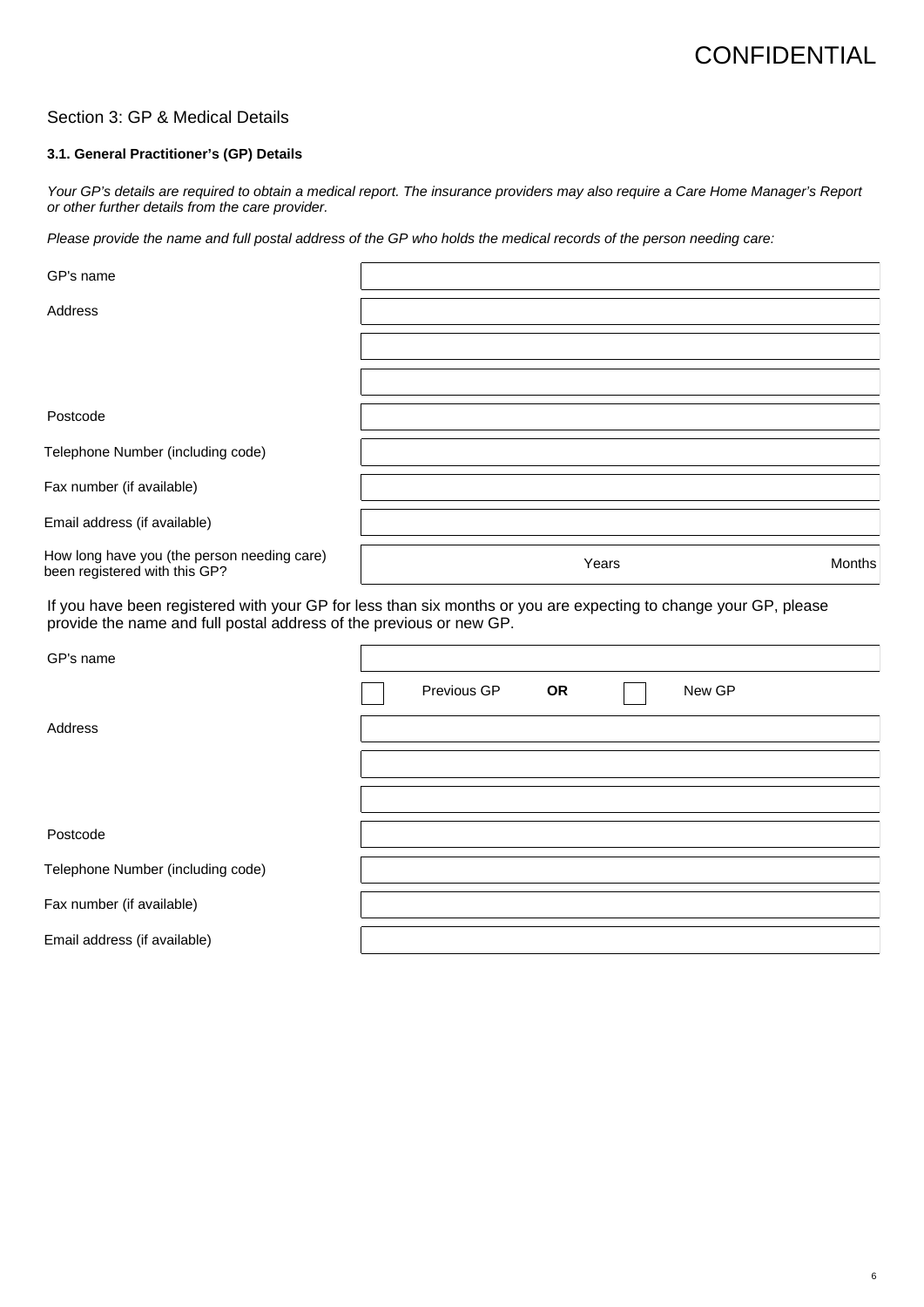#### **3.2. Medical details of care recipient**

Your answers to the questions in this section and section 3.3, together with the GP and care provider information, will be used by the insurance providers to confirm terms.

Therefore, please answer all the questions as fully and accurately as possible before signing and submitting this form. If it is subsequently found that any information provided is not accurate, the provider may be entitled to cancel the policy or adjust the amount of the beneft paid in connection with the plan.

If any of the answers given to the questions in this form change before the plan comes into force, you must notify the relevant insurance provider(s).

|    | a) Have you consulted your current GP in<br>the last 3 months?                                                                                                                 | Yes | No |
|----|--------------------------------------------------------------------------------------------------------------------------------------------------------------------------------|-----|----|
| b) | Have you attended hospital within the<br>last 12 months?                                                                                                                       | Yes | No |
|    | If 'Yes' please give dates and details                                                                                                                                         |     |    |
|    |                                                                                                                                                                                |     |    |
| C) | Have you had any falls in the last 6<br>months?                                                                                                                                | Yes | No |
|    | If 'Yes' please give dates and details                                                                                                                                         |     |    |
| d) | Have you consulted any doctor or<br>other medical practitioner about<br>memory loss or confusion or have you<br>been diagnosed with dementia?                                  | Yes | No |
|    |                                                                                                                                                                                |     |    |
|    | If 'Yes' please give dates and details                                                                                                                                         |     |    |
| e) | Have you suffered or are you suffering<br>from any of the following illnesses:<br>Cancer, neurological disease,<br>respiratory disease, heart disease,<br>arthritis or stroke? |     |    |
|    |                                                                                                                                                                                | Yes | No |
|    | If 'Yes' please give dates and details                                                                                                                                         |     |    |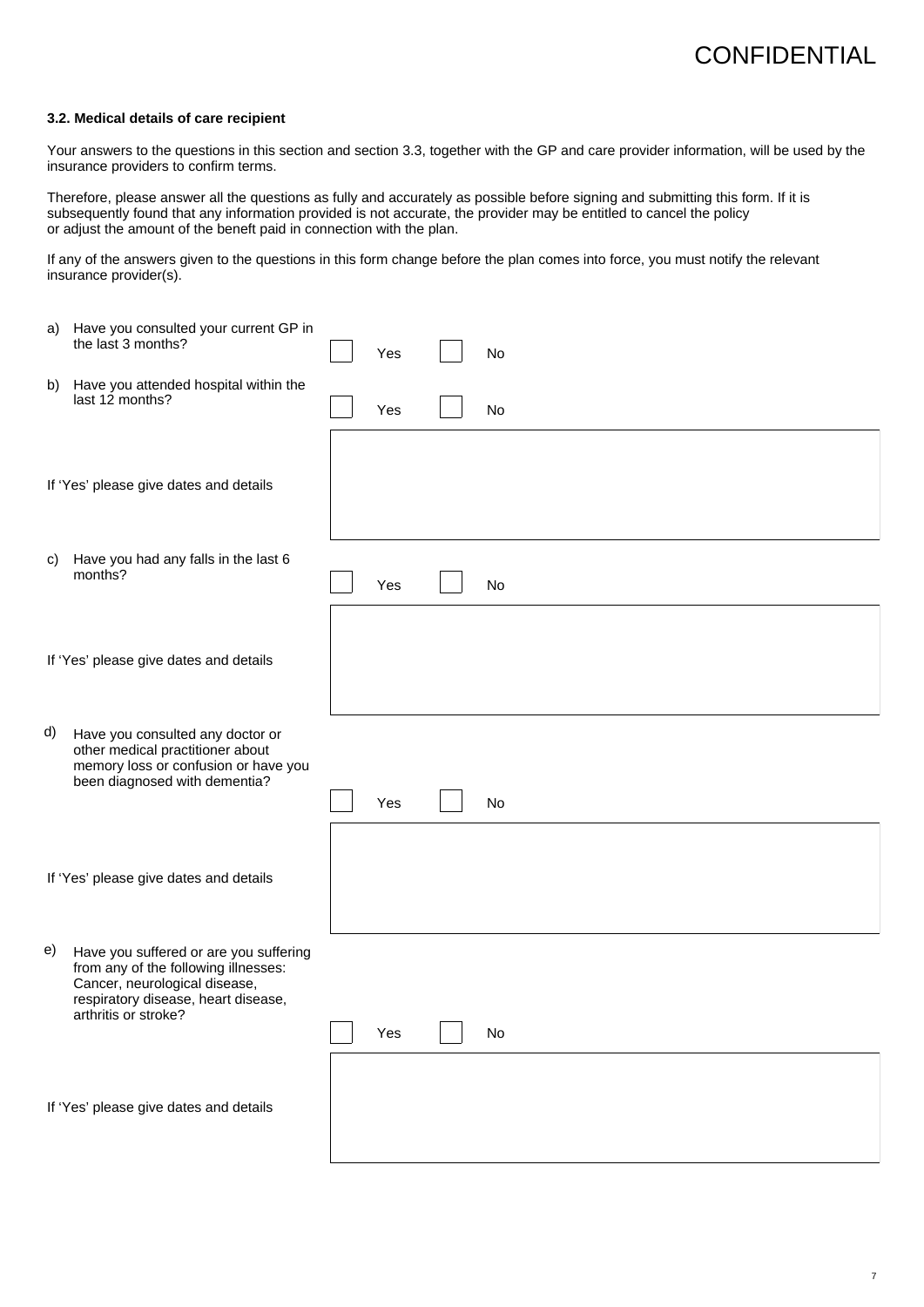### **3.3. Physical status of care recipient**

| Height                                                                                                                                                                                   |  |                                                                                          |  |                                                  | m/cm                                      |                            |                    | ft/ins |
|------------------------------------------------------------------------------------------------------------------------------------------------------------------------------------------|--|------------------------------------------------------------------------------------------|--|--------------------------------------------------|-------------------------------------------|----------------------------|--------------------|--------|
| Weight                                                                                                                                                                                   |  |                                                                                          |  |                                                  | kg                                        |                            |                    | st/lbs |
|                                                                                                                                                                                          |  | Please give details of your ability to perform the following activities of daily living: |  |                                                  |                                           |                            |                    |        |
| Mobility:                                                                                                                                                                                |  | Independent                                                                              |  | Walk with verbal<br>help of 1 person             | Walk with<br>physical help of 1<br>person | Wheelchair<br>dependent    | Immobile           |        |
| Stairs:                                                                                                                                                                                  |  | Independent up and<br>down                                                               |  | Need help<br>(verbal, physical<br>or carry down) | Unable                                    |                            |                    |        |
| Transfer:                                                                                                                                                                                |  | Independent                                                                              |  | Minor help<br>(verbal, Physical)                 | Major help<br>(1-2 people,<br>physical)   | Immobile                   |                    |        |
| Toilet Use:                                                                                                                                                                              |  | Independent<br>(on, off, dressing,<br>wiping)                                            |  | Need some help<br>but can do some<br>things      | Dependent                                 |                            |                    |        |
| Bowels:                                                                                                                                                                                  |  | Continent                                                                                |  | Needs pads                                       | Incontinent                               | Stoma<br>independent       | Stoma<br>dependent |        |
| Bladder:                                                                                                                                                                                 |  | Continent                                                                                |  | Needs pads                                       | Catheterised,<br>independent              | Catheterised,<br>dependent |                    |        |
| Grooming:                                                                                                                                                                                |  | Independent<br>(with face,<br>hair/teeth/shaving)                                        |  | Needs help                                       |                                           |                            |                    |        |
| Bathing:                                                                                                                                                                                 |  | Independent                                                                              |  | Dependent                                        |                                           |                            |                    |        |
| Dressing:                                                                                                                                                                                |  | Independent                                                                              |  | Need verbal help                                 | Need physical<br>help                     | Dependent                  |                    |        |
| Feeding:                                                                                                                                                                                 |  | Independent                                                                              |  | Need help<br>(with cutting,<br>spreading butter) | Unable                                    |                            |                    |        |
|                                                                                                                                                                                          |  | When was care first needed and why?                                                      |  |                                                  |                                           |                            |                    |        |
| Please use this box to provide any further<br>information continued from your previous<br>answers, or that you would like us to take<br>into account when assessing your<br>application. |  |                                                                                          |  |                                                  |                                           |                            |                    |        |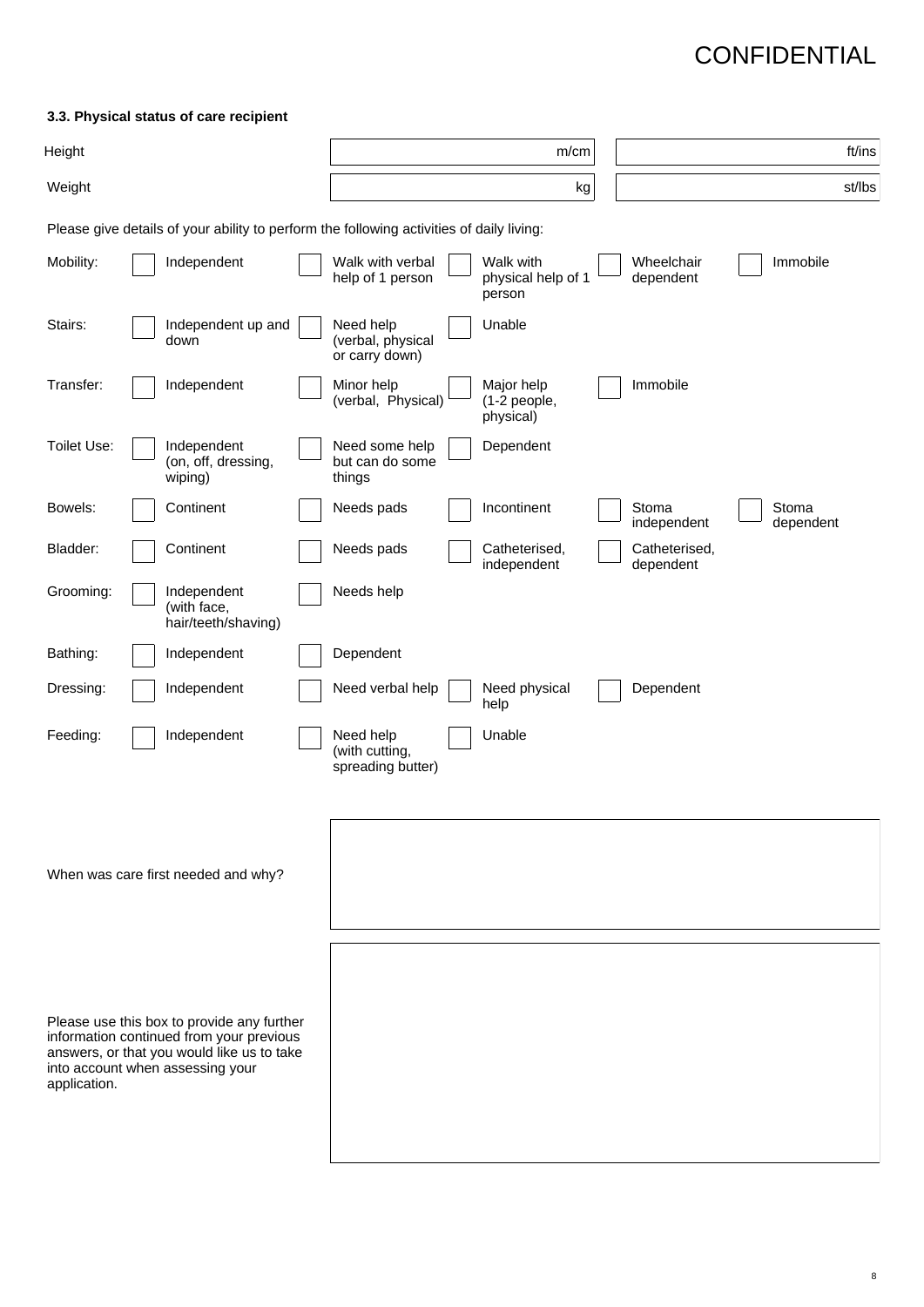#### Section 4: Privacy Notice

**All the Product Providers; Aviva, Just and Legal & General (referred to as "Product Providers" or "we" in this Privacy Notice (PN)), take their privacy obligations very seriously. Any personal information provided to them, as Data Controllers, by a policyholder or anyone else connected to the policy (referred to as 'you' or 'your' in this PN), will be treated in accordance with current Data Protection legislation, and any successor legislation. This is a generic PN which explains how the Product Providers may use your personal information. Full details of how each Provider will use your data can be found on their websites:**

**Aviva -** www.aviva.co.uk/legal/privacy-policy.html

**Just -** www.wearejust.co.uk/privacy-policy

**Legal & General -** www.legalandgeneral.com/privacy-policy

You may also write for a copy of each provider's Privacy Notice at the addresses given on page 14.

#### **4.1. Personal Information**

#### **What is personal information?**

Personal information means any information about you which is personally identifable, including your name, age, address, telephone number, email address, financial details, and any other information from which you can be identifed.

#### **What do we collect?**

The Product Providers will collect the following information about you and your dependants (this includes your authorised Power of Attorney) when you use their services or they may collect it indirectly from their business partners, such as fnancial intermediaries:

**Personal data:** your name, date of birth, telephone number, address, email address, dependants, marital status, IP address and media access control (MAC) address.

**Sensitive/special categories of personal data:** gender and other sensitive information such as information about your physical and mental health. They recognise that information about health is particularly sensitive information. Should consent be the legal basis of processing special categories of personal data, they will ask for consent to collect and use this information.

**Public Records:** This includes open data such as the Electoral register, Land register or information that is openly available on the internet.

**Documentary data and national identifers:** Information that is stored on your passport, driving license, birth certifcate, and National Insurance number.

As well as collecting personal information about you, they may also use personal information about other people who have a connection to your policy.

If you are providing information about another person, the Product Providers expect you to ensure the other person knows you are doing so and are content with their information being provided to them. You might fnd it helpful to show them this PN and if they have any concerns to contact the relevant Product Provider(s) directly. If personal information is submitted about another person (for example Legal Representative or care provider), then by signing this form, you confrm that they have consented to providing their information for the information to be used and shared as set out in this notice.

#### **How we use the information we collect**

Product Providers on this form will use personal information collected from you and personal information about you obtained from other sources such as your fnancial intermediary in the following ways:

To provide you with your required policy;

To decide what terms, they can offer;

To administer your policy;

To support legitimate interests that they have as a business;

To prevent, detect or investigate fnancial crime;

To help them better understand their customers and improve customer engagement. This may include research; statistical analysis, profling and customer analytics which allows them to make certain predictions and assumptions about your interests, and make correlations about their customers to improve their products;

To meet any applicable legal or regulatory obligations: they need this to meet compliance requirements with their regulators (e.g. Financial Conduct Authority), to comply with law enforcement and to manage legal claims; and

To carry out other activities that are in the public interest: for example, they may need to use personal information to carry out anti-money laundering checks.

Some of the information they collect as part of an application for a policy may be provided to them by a third party. This may include information Product Providers and their subsidiaries already hold about you and anyone else connected to the policy, including details from previous quotes and claims, information they obtain from publicly available records, their trusted third parties and from industry databases, including fraud prevention agencies and databases.

#### **Legal basis for processing Personal Data**

Where processing of data is necessary for entering into a contract with a Product Provider or for the performance of a contract which you (the data subject) are aware of the legal processing of Personal Data, this is based on Article 6.1(b) of the General Data Protection Regulation (GDPR).

Processing of Special Categories of Personal Data (for example health or medical data) is based on Article 9.2(g) of the GDPR in that the processing is necessary for reasons of substantial public interest and conducted on the basis of applicable law where the only data processed will be that necessary for the aim specifed in order to respect the data subject's rights and interests.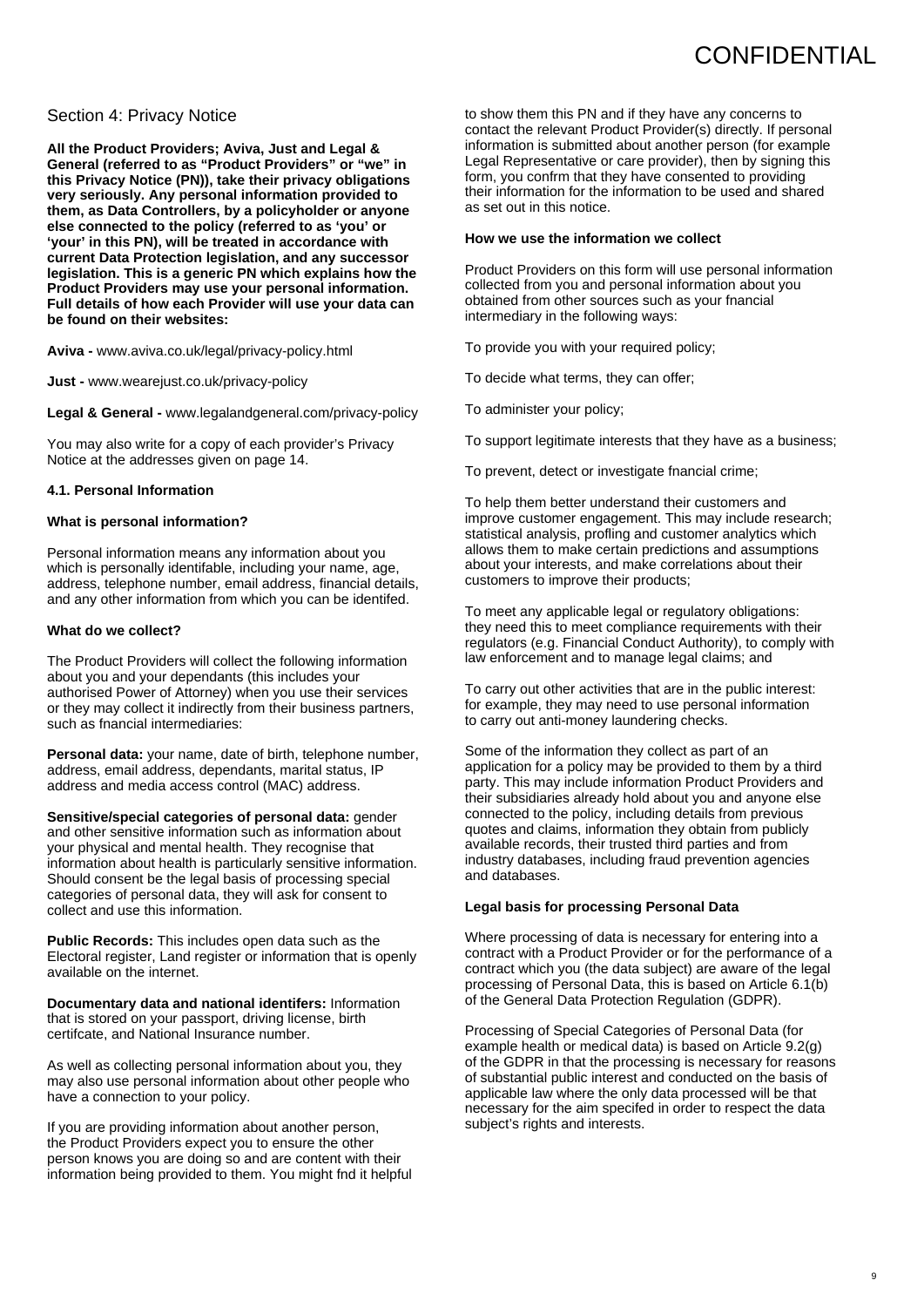#### **Who your Personal Information may be shared with**

The personal information a Product Provider holds about you may be shared with the following recipients subject to security, contractual and transfer adequacy safeguards as appropriate:

- (a) their group affliates (where they exist);
- (b) their agents;
- (c) their business partners/service providers who assist them in providing the services they offer;
- (d) doctors or any relevant medical professional; and
- (e) credit agencies (for the purpose of identifcation verifcation).

**The following categories of agents, business partners and close affliations assist them in the provision of ancillary services and they only use your personal information to the extent necessary to perform their functions:**

Providers for pricing/underwriting purposes: these providers may share your personal information with their group companies for the same purpose;

Service providers for the provision of support services such as reinsurance, product administration, receiving and sending marketing communications, data analysis and validation, IT support services, archiving, auditing, business administration and other support services and tasks;

Business partners who may have referred you to us, to provide them with relevant management information;

Other companies in the event we undergo a re-organisation or are sold to a third party;

Regulators and public authorities who have a legal right to request and process your personal information e.g. the FCA, HMRC and the DWP;

Other group companies, where relevant, for management information purposes;

In addition, a Product Provider may disclose your personal information if legally entitled or required to do so, for example, if required by law or by a court order or if they believe that such action is necessary to prevent fraud or cybercrime or to protect their website or the rights of individuals or their property or the personal safety of any person.

#### **How long Product Providers will keep your Personal Information for**

Product Providers maintain a retention policy to ensure they only keep personal information for as long as they reasonably need it for the purposes explained in this notice. They need to keep information for the period necessary to administer your insurance and deal with claims and queries on your policy. They may also need to keep information after their relationship with you has ended, for example, to ensure they have an accurate record in the event of any complaints or challenges, carry out relevant fraud checks, or where they are required to do so for legal, regulatory or tax purposes.

Anonymised personal information will not be considered as personal data since no individual can be identifed by that information. Product Providers may use anonymised personal information for further actuarial and business analysis, business research and reporting to help develop their products and services.

#### **Transmission and Security of Personal Information**

Product Providers have security measures in place to protect against the loss, misuse and alteration of personal information under their control as required by current Data Protection laws, including the EU GDPR.

For example, Product Providers' security and privacy policies are periodically reviewed and enhanced as necessary and only authorised personnel have access to personal information. Whilst they cannot ensure or guarantee that loss, misuse or alteration of information will never occur, they will use all reasonable efforts to prevent it.

#### **Data Transfer outside of the European Economic Area (EEA)**

Given the global nature of some Product Providers' businesses, some will use third party suppliers and outsourced services (including Cloud-based services), which can require transfers of personal information outside of the EEA. In doing so, Product Providers will ensure that there are appropriate contractual arrangements in place and will choose only those organisations with strict controls via appropriate organisational and technical measures to protect your personal information.

#### **Notifcation of Changes to Privacy Policy**

Product Providers will reserve the right to amend or modify the Privacy Policy at any time and in response to any changes in applicable Data Protection and privacy legislation.

If Product Providers decide to change their Privacy Policy, they will post these changes on their websites so that you are aware of the information they collect and use it at all times.

If at any point Product Providers decide to use or disclose information they have collected, in a manner different from that stated at the time it was collected, they will notify you.

#### **Individual rights under the General Data Protection Regulation**

Under data protection laws individuals (Data Subjects) are provided with various rights including the right to be told what Personal Data is held by Product Providers and the right to request that any inaccuracies in respect of your Personal Data are corrected. Details of all individual rights are shown below:Who your Personal Information may be shared with

The personal information a Product Provider holds about you may be shared with the following recipients subject to security, contractual and transfer adequacy safeguards as appropriate:

1. The right to be informed – you have the right to be informed how your Personal Data will be used. For example, this may be set out in a company's Privacy Notice.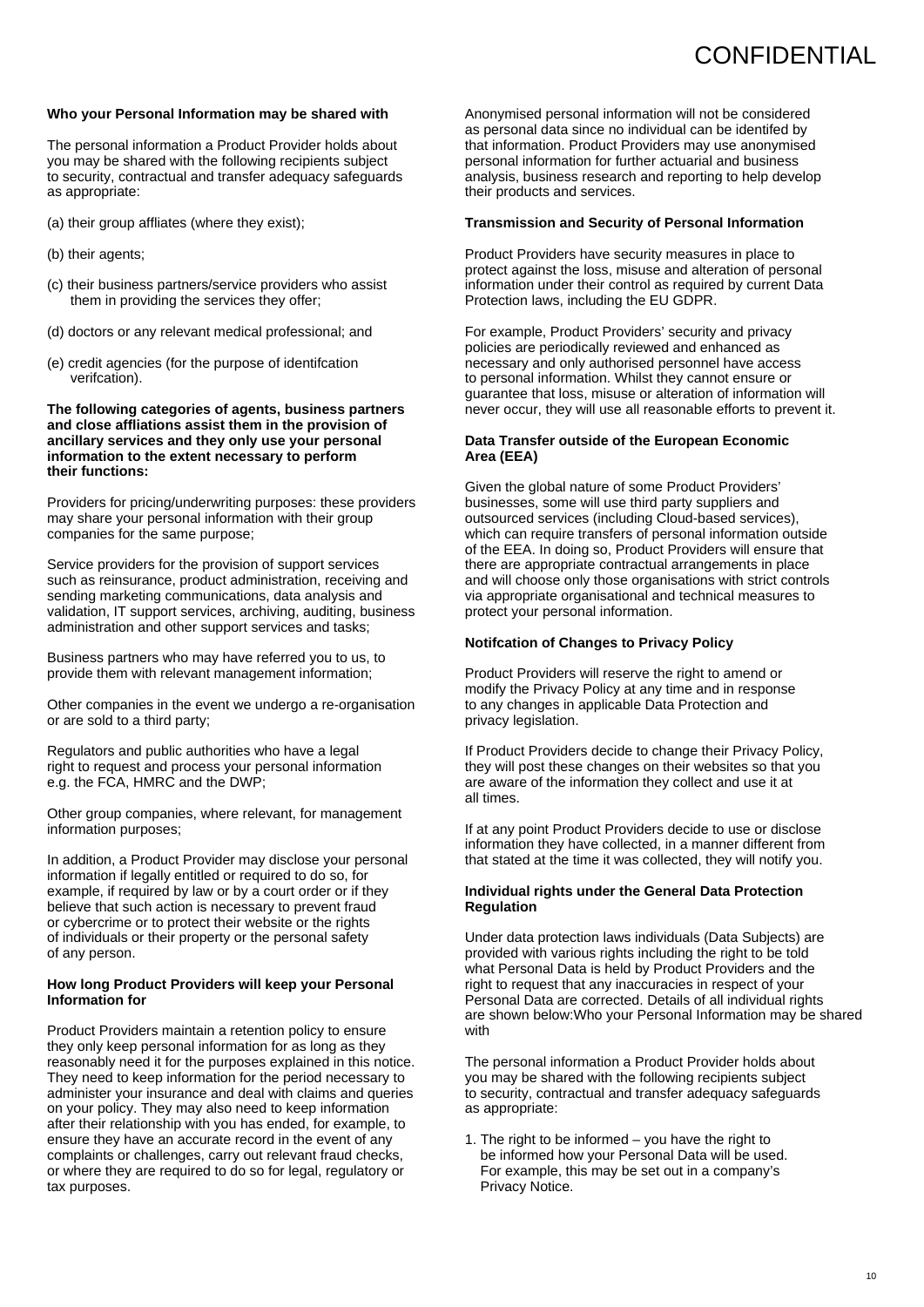- 2. The right of access you have the right to access your Personal Data and supplementary information. For example, you may wish to access your data to become aware of and verify the lawfulness of the processing.
- 3. The right to rectifcation you have the right to have your Personal Data rectifed. For example, if you feel it is inaccurate or incomplete.
- 4. The right to erasure you have the right in specifc circumstances to request the deletion or removal of Personal Data where there is no compelling reason for its continued processing. For example, your Personal Data was unlawfully processed.
- 5. The right to restrict processing you have the right to restrict the processing of your Personal Data in certain circumstances. For example, you wish to contest the accuracy of your Personal Data.
- 6. The right to data portability you have the right to obtain and reuse your Personal Data for your own purposes. For example, you may wish to move, copy or transfer Personal Data from one information technology environment to another in a safe and secure manner.
- 7. The right to object you have the right to object to your Personal Data being used for processing based on legitimate interests or for a task in the public interest. For example, you no longer want your Personal Data used for direct marketing.
- 8. Rights in relation to automated decision making and profiling – you have the right to challenge decisions that are made using an automated approach including profiling. For example, you may want to request human intervention where you do not agree with an automated decision.

#### **Contact Details:**

**Any enquiries relating to Data Protection issues should be sent to a Provider at the Data Protection address which can be found on page 14 of this form or on their website.**

**You also have the right to talk to the Information Commissioner's Offce whose main role is to uphold information rights in the public interest.**

**Website: ico.org.uk/for-the-public Email: casework@ico.org.uk Phone: 0303 123 1113**

**Address: Information Commissioner's Offce, Wycliffe House, Water Lane, Wilmslow, Cheshire, SK9 5AF**

### Section 5: Important Information

#### **5.1: Notice of statutory rights**

Under the Access to Medical Reports Act 1988 and the Access to Personal Files and Medical Reports (Northern Ireland) Order 1991 and the Access to Health Records and Reports (Isle of Man) Act 1993. Each insurance provider will apply for a medical report from your current GP and may apply to any doctor who has at any time attended you. The declaration you provide in Section 5 gives us your consent to apply for such a report if we need to.

#### **Your rights**

- You do not have to give your consent but, without it, the insurance providers will not be prepared to accept your application.
- If you do give your consent, you can indicate whether or not you wish to see any report before it is sent to us. If you indicate that you do not wish to see any report:
- The doctor can forward it to us immediately and we should be able to process your application without delay.
- You can, however, still change your mind at any time within six months of this declaration and notify the doctor that you wish to see the report.
- If the doctor has already forwarded the report to us, he/she will send you a copy and, if he/she has not, he/she will give you 21 days to arrange to see the report before it is forwarded to the insurance providers.

If you indicated that you do wish to see any report:

- This may delay the processing of your quotation/application.
- The doctor is allowed to charge you a fee to cover the cost of supplying you with the report.
- You should follow the procedures outlined below. Procedures for access to reports
- 1. If you indicate now that you do wish to see any report, the relevant insurance provider will notify you if it requests a medical report and will inform the doctor of your wishes. You will then have 21 days to contact the doctor to arrange to see it.
- 2. If you do see a report, the doctor must obtain your consent to the report before sending it to the insurance providers.
- 3. You have the right to request that the doctor amend any part of a report you consider incorrect or misleading and you can attach your written views on any part the doctor refuses to amend.
- 4. The doctor does not have to let you see any part of a report that he/she considers would be likely to cause serious harm to the physical or mental health of yourself or others, or that would indicate his/her intentions towards you. The doctor also does not have to let you see any part that would be likely to disclose information about, or the identity of, another person who has supplied information about you, unless that person has consented to the disclosure or the information relates to,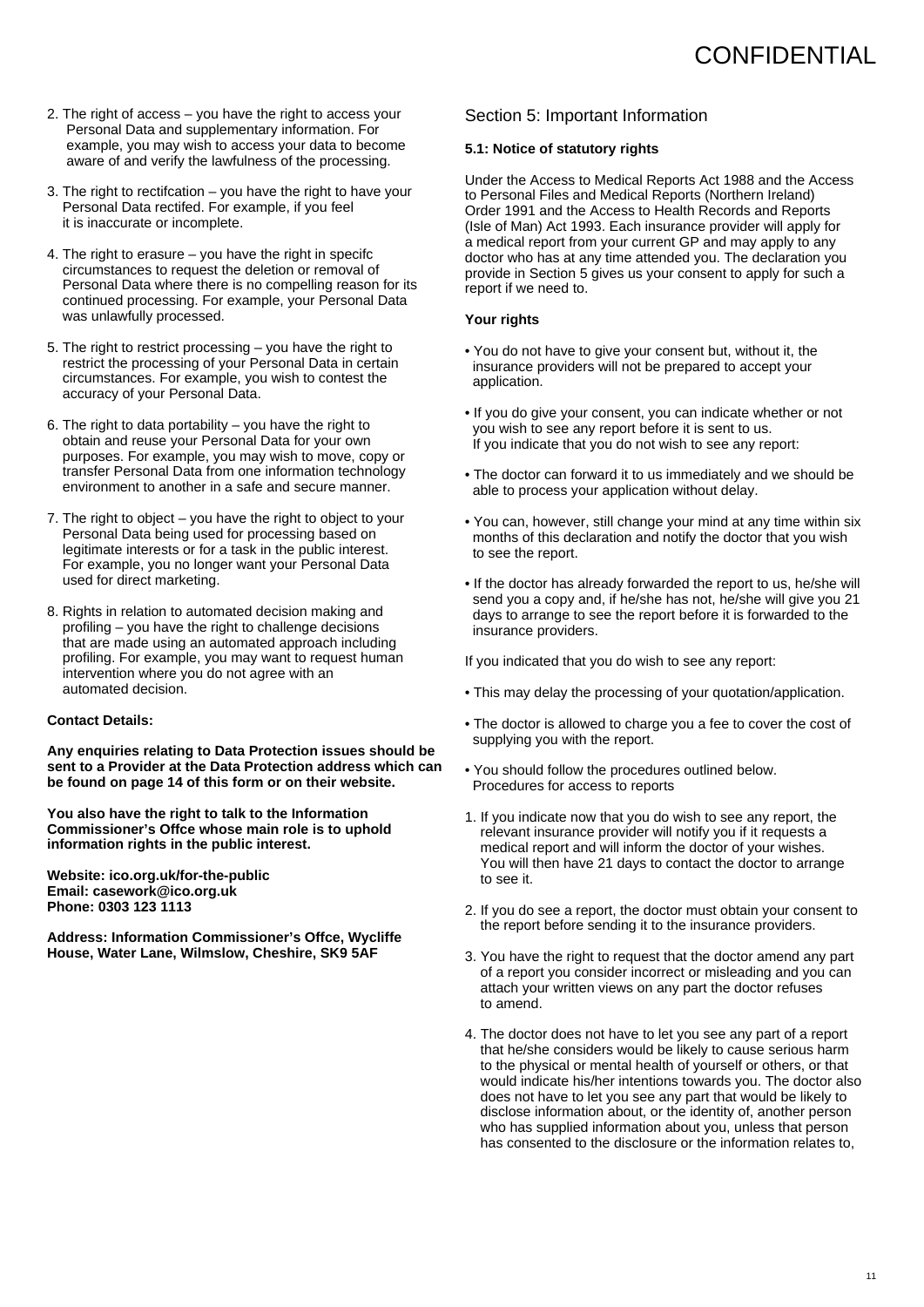or has been supplied by, a health professional caring for you. If the doctor does not let you see any part of the report he/ she must notify you of that fact.

#### **Care provider reports**

If you are currently receiving care, your declaration in section 5 gives the selected insurance providers permission to request a report regarding your physical and mental health and welfare from the care provider.

#### **5.2. Declaration and consent – the Annuitant or Legal Representative must read, complete and sign this document**

- 1. I request the insurance providers selected in this form to provide me with terms for their Care Fees Plan contract.
- 2. I confrm that all statements made in this form shall be deemed to have been made directly to the insurance providers selected on this form.
- 3. I confrm that the information provided in this form whether in my own handwriting or not is true and accurate and that I have answered the questions as fully as possible. I understand that in the event incorrect information is given, Just, Aviva or Legal & General may be entitled to cancel the policy or adjust the amount of the beneft paid in connection with the plan.
- 4. I must inform the insurance providers without delay if there is a change to my health or circumstances before the commencement of the plan. Failure to do so may result in the amendment of the terms of the plan and may invalidate any future entitlement to benefts.
- 5. The Care Fees Plan will come into force when I have accepted the terms offered and the purchase price is received by the insurance provider.
- 6. I agree that a copy of this consent can be treated as the original.
- 7. I am aware the insurance providers are under no obligation to accept my application or provide me with a Care Fees Plan until a policy is issued.
- 8. I give permission for Just, Aviva or Legal & General, as selected, to approach my care provider from time to time for confrmation that I am still entitled to beneft.
- 9. I acknowledge and agree that if I do not select all of the insurance provider(s) in this form then my contact with regard to this application will only be with the insurance provider that I have selected.
- 10. I authorise my Financial Adviser to pass on a copy of this form to any insurance provider I select, and any third party working for the selected insurance provider, so that they are able to offer me terms for their Care Fees Plan.
- 11. I am aware of my rights under the Access to Medical Reports Act 1988 and have read my rights under the relevant legislation governing access to medical records.
- 12. Each insurance provider selected on this form may obtain medical and care information from any doctor and care provider who, at any time, has attended me, about anything that affects my physical or mental health and/or any insurance offce to which an application has been made on my life and I authorise the giving of such information. This consent shall remain valid throughout the duration of any insurance that may be provided and after my death.
- 13. I give permission for my care home manager/care provider to disclose information to the insurance provider about my physical and mental health and welfare in order to obtain terms for a Care Fees Plan.

#### **Signatures**

By signing this form you are agreeing to the declarations set out in Section 5.

Do you wish to see the medical reports from your doctor before they are sent to Just, Aviva or Legal & General?

| Yes<br><b>No</b>                                     |                                            |
|------------------------------------------------------|--------------------------------------------|
| <b>Annuitant Signature</b>                           |                                            |
| <b>Print Annuitant Name</b>                          |                                            |
| Date                                                 | $M$   $M$   $Y$   $Y$   $Y$   $Y$<br>D   D |
| 0R                                                   |                                            |
| Signature of<br>Annuitant's Legal<br>Representative* |                                            |
| Print Name of<br>Annuitant's Legal<br>Representative |                                            |
| Date                                                 | Y Y Y Y<br>$M$   $M$  <br>DID              |

\*Please enclose an original or certifed copy of the legal authority to act on behalf of the Annuitant i.e. Power of Attorney.

**A copy of this form is available on request.**

**This document is available in Braille, large type and audio tape.**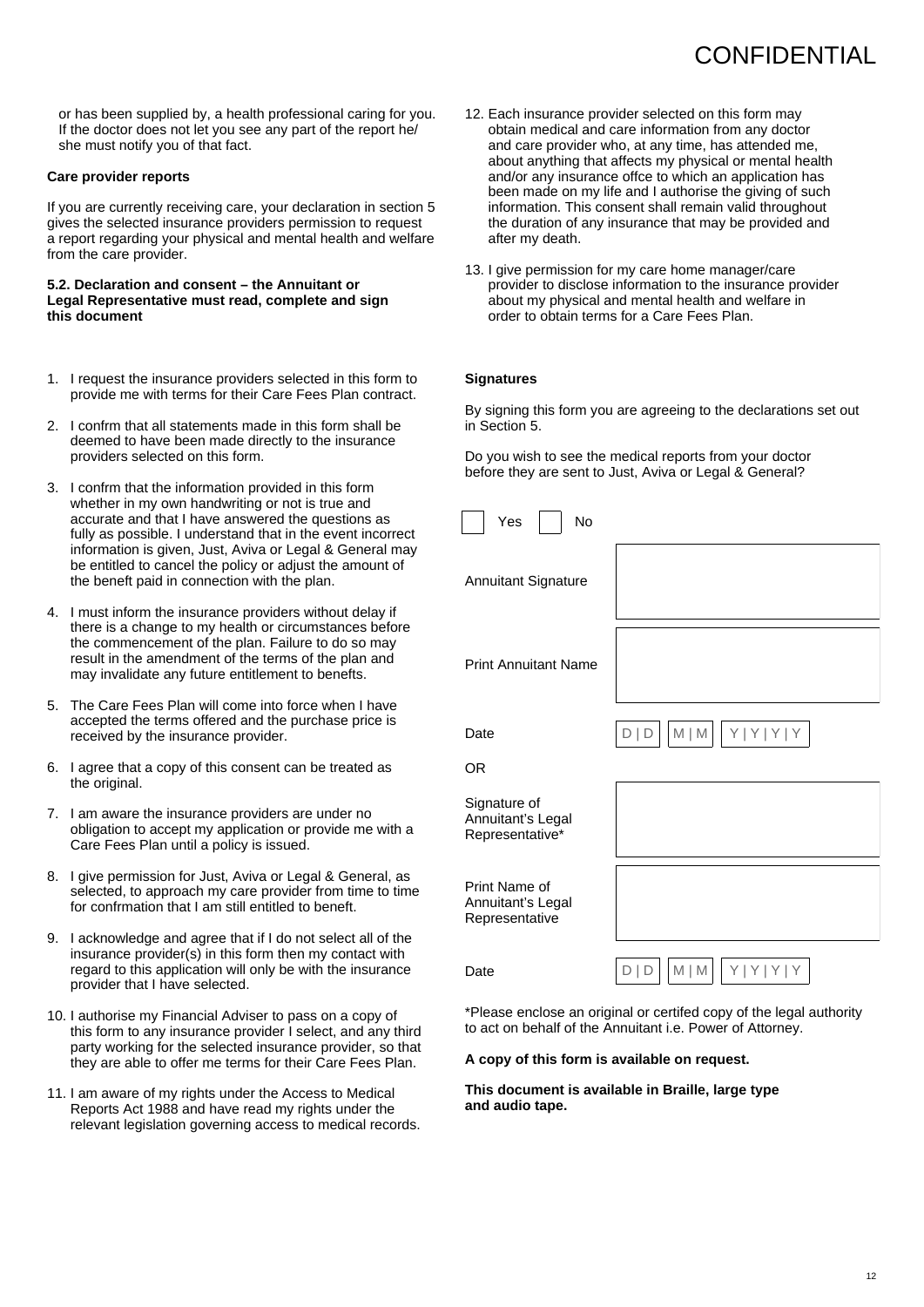### Section 6: Financial Adviser Details and Remuneration

Financial Adviser Remuneration (to be completed by the applicant or legal representative)

#### **6.1. Adviser Charge**

Please complete section a or b

a) If you do not require an Adviser Charge to be applied to the premium please tick here:

#### OR

b) If you have agreed an Adviser Charge with your Financial Adviser that you wish to be included with the premium quoted, please indicate the amount below and sign the authorisation that follows. The Adviser Charge will be transferred to your Financial Adviser on your behalf when the policy has started.

Percentage of Premium included  $\%$ 

OR

Amount of Adviser Charge included  $\mathbf{f}$ 

c) Authorisation to deduct an Adviser Charge

If you have received fnancial advice, your Financial Adviser may have asked your provider to facilitate a payment for advising on and recommending your annuity. This is known as the adviser charge, and is the amount you will have agreed to pay the adviser from your single premium.

Please sign the box below to confrm your agreement to the Adviser Charge:

I authorise Just, Aviva or Legal & General to deduct the Adviser Charge from my total investment as it relates to advice received in connection with this product. The amount of adviser charge will be shown in the quotation

| Signature of applicant                                                  |                                |
|-------------------------------------------------------------------------|--------------------------------|
| Date                                                                    | Y Y Y Y<br>$M \mid M$<br>D   D |
| 6.2. Financial Adviser Details (for Financial Adviser use only)         |                                |
| <b>Financial Adviser Name</b>                                           |                                |
| Company Name                                                            |                                |
| <b>Company Address</b>                                                  |                                |
|                                                                         |                                |
|                                                                         |                                |
| Postcode                                                                |                                |
| Telephone Number (including code)                                       |                                |
| Fax number (if available)                                               |                                |
| Email address (if available)                                            |                                |
| Financial Services Register Number                                      |                                |
| Do you hold CF8 or another FCA approved<br>Long Term Care Qualifcation? | Yes<br><b>No</b>               |
| Was financial advice given?                                             | Yes<br>No                      |